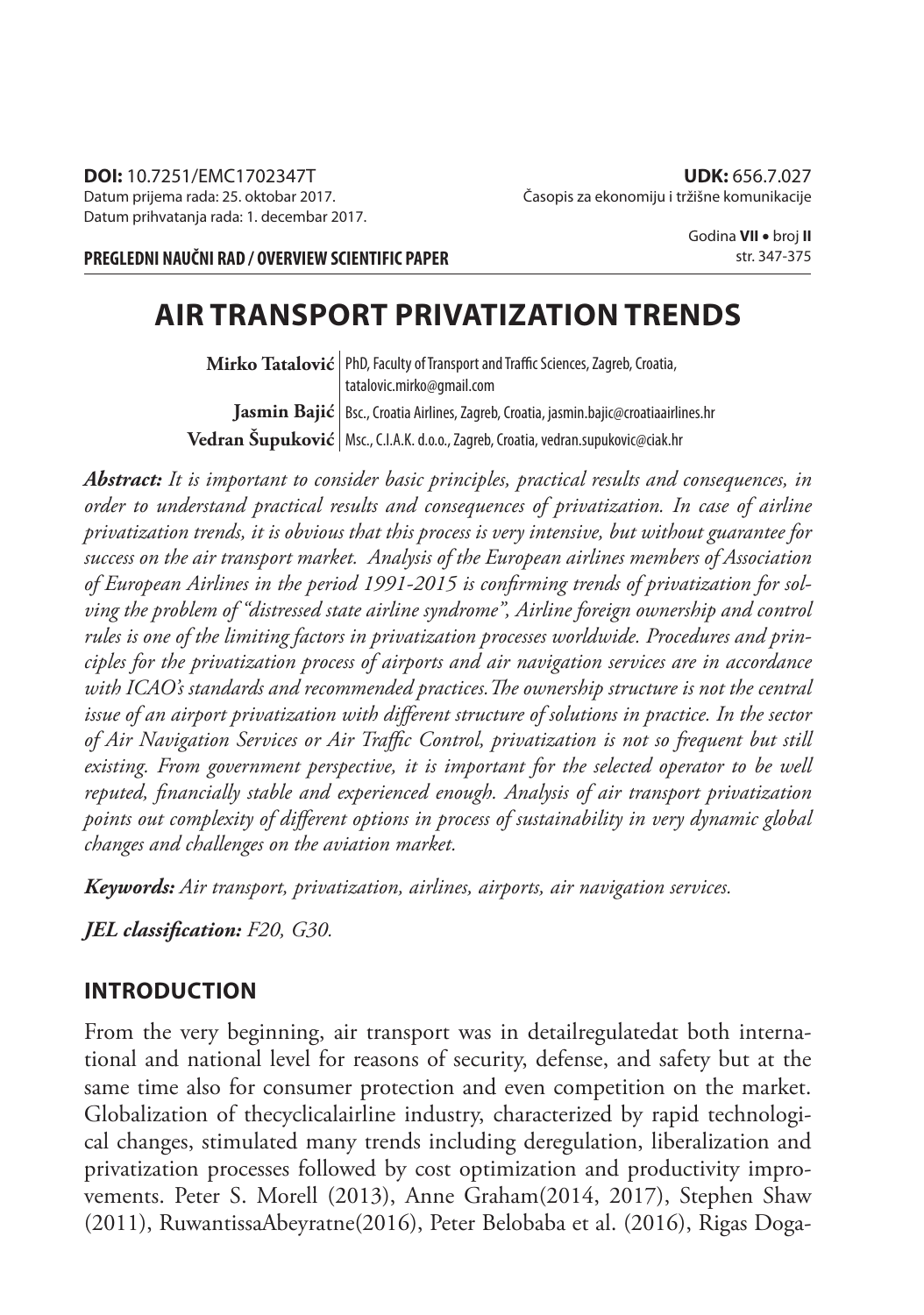nis (2006, 2010), Adam Pilarski (2007), Bijan Vasigh et al.(2013, 2015),John G. Wensveen(2015),Stephen Holloway(2010), StevenTruxal(2013)are among authors with significant research contributiontowards aviation privatizationprocesseswhich wasmostly encouraged during the 1980s by World Bank, European Bank for Reconstruction and Development (EBRD) and Asian Development Bank. The complete or partial privatization of many government-owned airlines has been one of the most important industry transformationsand mostly with positive impact on efficiency, productivityand profitability. Similar situation is in generalwith two principal components of theworld's aviation infrastructure:global system of airports and the world's air-traffic managementsystems. Trends of privatization in air transportation sector are rising all around the world and it is important to analyze all consequencesand specific results, which will be helpfulto understand better difficultiesof privatization structural changes.

### **BASIC PRINCIPLES OF THE PRIVATIZATION PROCESS**

According to the well-knowndefinition, privatization refers to transfer of ownership and control of government or state assets, firms and operations to private investors(OECD, 1993),assumed that the performance of state-owned enterprises could not be improved without the privatization of ownership. In general, it is obvious that private and public ownership havedifferent objectives. Main goal of private enterprise is profit maximization, but the goals of public enterprise in air transportincludesafety issues and additional arguments, whichis related to the concept of economic externalities (Pilarski, 2007: 195-196). The level of privatization in various industry sectors is different. In European Union (2005), airline sector was leading in share (25.6 percent) of state ownership (Figure 1).





**Source:** According Alfredo Macchiati and Giovanni Siciliano (2007: 128), prepared by authors.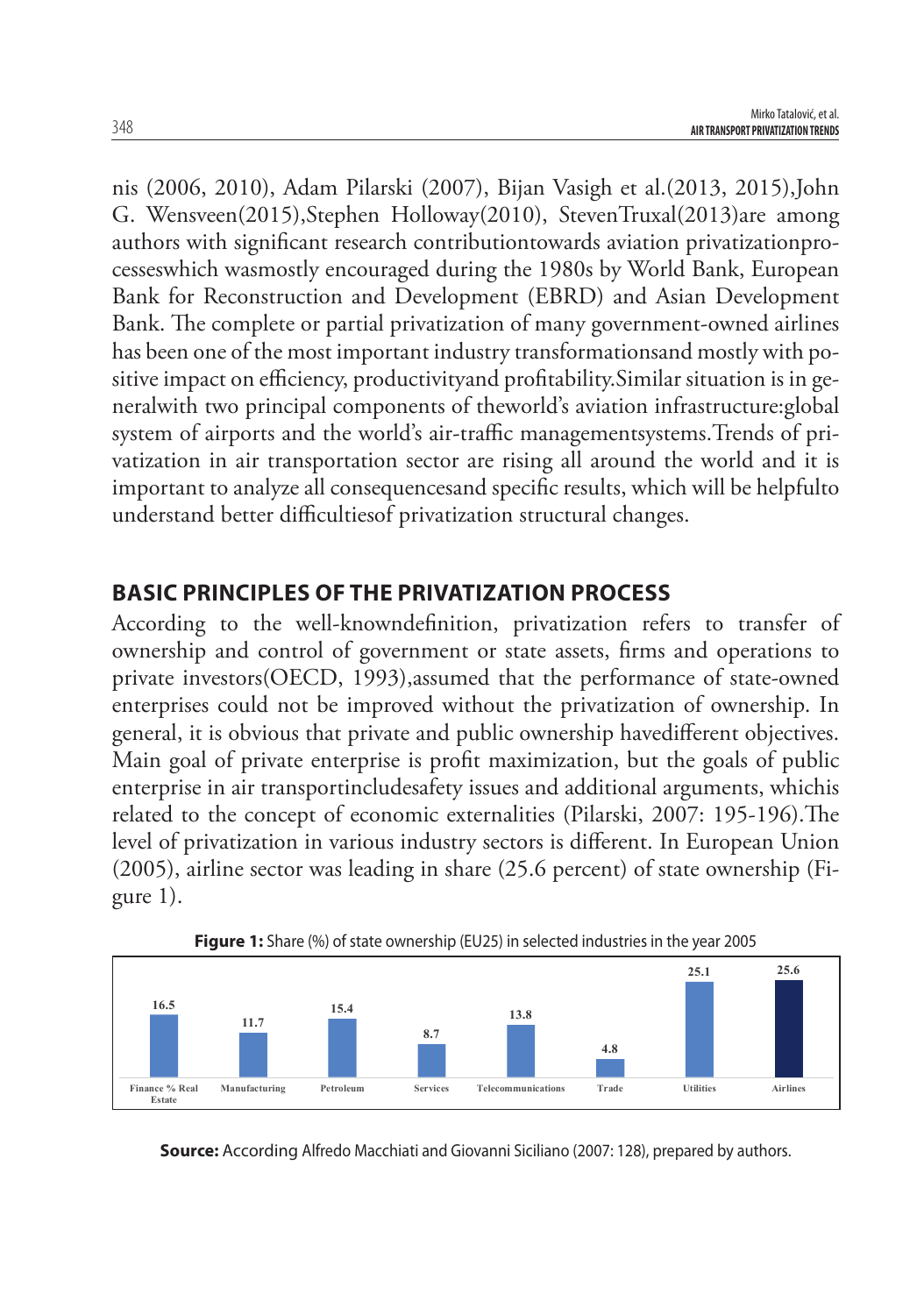Besides, there wasrelatively high (63) total number of European withdrawn privatizations in the period 2004-2015 (Gabriele Lattanzio, 2017: 49).

Air transport sector with marginal profitability in many cases discourages implementation of privatization in the way it is present in other industries. Extremely dynamic market changes with continuous technology improvements keep constant pressure on the need for new, relatively large investments. The analysis of ownership structure in airtransportindicatesthe following possibilities (Philip Shearman, 1992: 18-19):

- Private property by an individual entrepreneur or multiple partners,
- Private ownership through shareholders, with the possibility of reselling company shares to the stock exchange,
- Public property at the city, municipality, region,
- State ownership controlled or managed by the Government orof the relevant ministry,
- Combination of the above possibilities.

Liberalized policies present in the air transport field, drive the development of the industry, bringing economic benefits for states, industryand consumers, such as growth in passenger/cargo trafficand aircraft movements (Abeyratne, 2016: 54). As an important part of those processes, privatization has changed the competitivemarket environment. In the past state ownership has always been a virtual guarantee that an airline would not go out of business, due to various forms of state subsidy. Competition with a privately owned airline has always been a different proposition from that with a state owned carrier, which have been able to take greater risks in defining their business and marketing strategies. However, Shaw (2011: 63-65) emphasizes that government owned airlines often suffered from a poor image associated with subsidy and bureaucracy andtheysometimes had poorlymotivated staff, making it very difficult for them to implement changes designed to improve service to customers. The basic reasons for justification and valorization of airline privatization are strategic and financial(Table 1).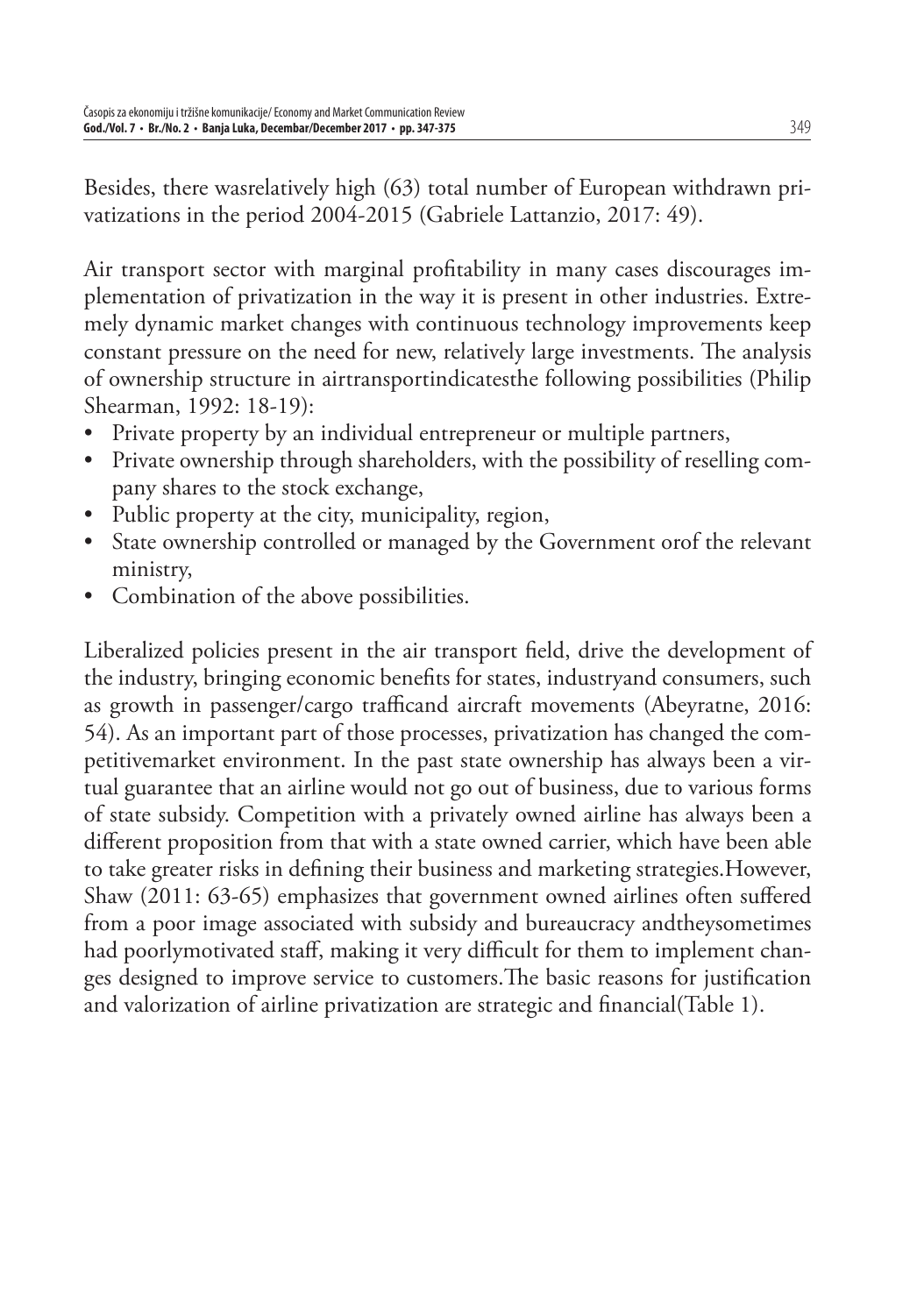| Strategic reasons for privatization                                              | Financial reason for privatization                                        |
|----------------------------------------------------------------------------------|---------------------------------------------------------------------------|
| Reducing the involvement of the state in the<br>provision of goods and services; | Reduction of government budget deficits with<br>these<br>sources of cash; |
| Promotion of economic efficiency;                                                | Allow space for reduction of taxes;                                       |
| Generation of benefits for consumers;                                            | Shifting the financial burden to another promising                        |
| Promotion of an enterprise culture;                                              | private sector                                                            |
| Achievement of wider share ownership.                                            |                                                                           |

**Table 1.** Strategic and financial reasons for privatization

**Source:** According to Morrell (2013: 161) prepared by authors.

According to the above mentioned possibilities of financing, taking into account the advantages and disadvantages of the private sector in relation to the state management model, there is no ideal solution. Thus, the disadvantages of state ownershipare (Mirko Tatalović, Ivan Mišetić and Jasmin Bajić, 2017: 42):

- Lack of financial balance sheet as capital investments are treated as part of the budget deficit;
- Flexibility and limitations in the amount of paid salaries of employees;
- Political constraints on voters;
- Different levels of interest between federal and local governments;
- Inert relationship to the prices of services and maintenance related investment.

On the other hand, the private sector's disadvantages are (Tatalović, Mišetić and Bajić, 2012: 224):

- Non motivation to raise the quality of service if there is no competition on the market;
- Possibility of raising the prices of services motivated by profitable reasons;
- Possibility of bankruptcy;
- Limited financial strength for some major financial projects.

If the process of privatization is understood as a simple formula for replacing an inert and uninitiated state with movable and efficient private entrepreneurial impulses, there is a real danger for serious consequences, which can lead to financial losses, recovery, and bankruptcy processes (Tatalović, Mišetić and Bajić, 2017: 43). For an airline efficiency improvement, it is necessary to pass through transformational changes on three basic stages(Triant G. Flouris and Ayse Kucuk Yilmaz, 2011: 166-167): (1) unfreezing process of existing levels of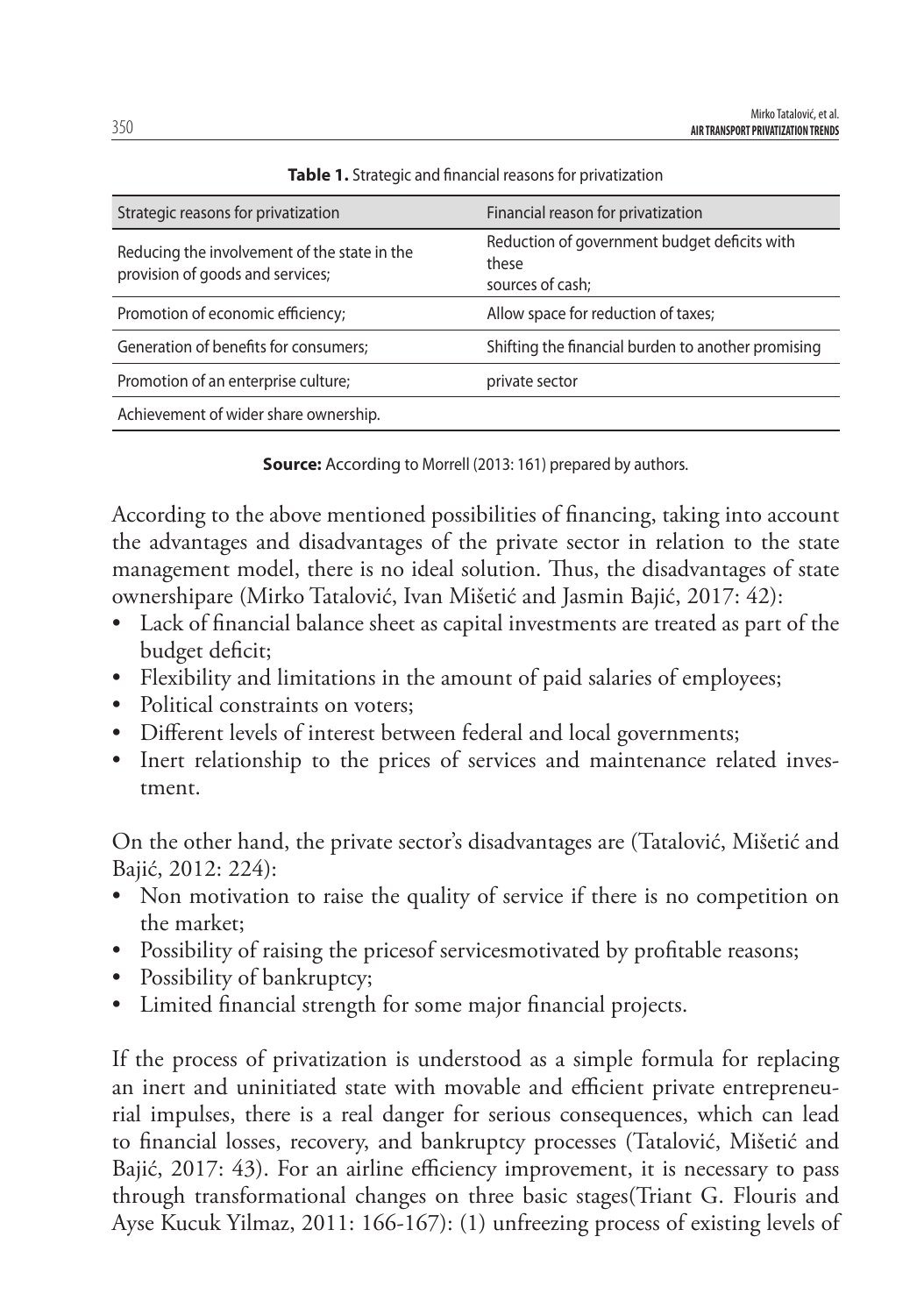behavior, (2) moving to a new behavioral level, (3) refreezing at this new level. Besides, the author Truxal(2013:49)emphasises five commonly used criteria for efficiency: Pareto Optimality and Superiority, Possibility of Compensation, Coase Theoremand Tax Efficiency. These types of efficiency use criteria to compare two states of the world,to determine theparameters of their relationship in terms of relative "efficiency".

In the document "Manual on privatization in the provisionof airports and air navigation services - Doc 9980", the International Civil Aviation Organization (ICAO)defines the procedures and principles for theprivatization process of airports and air navigation services in accordance with ICAO's standards and recommendedpractices. The manual consists of the following chapters(ICAO, 2012):(1) Developments in ownershipand management; (2)ICAO's policies and guidance;(3) Ownership and management options; (4)Preparing for change in ownershipand management structure,including regulatory aspects; (5)Selection of a private provider.Privatization according to ICAO rules is important because of the existing monopoly power of airports and air-traffic control providers. Monopolies might be economically efficient in industries with very high fixed costs as in the case of air traffic control - *natural monopoly* (Holloway, 2010: 212).

# **AIRLINES PRIVATIZATION TRENDS**

Development of airline partnership,stimulated by industry liberalization and leading to privatization, has continuity of progress starting from mid-1970s until today(interline agreements, code share agreements, antitrust immunity, global alliances, joint venture agreements, mergers, acquisitions...). Those processesare present, without exception, all over the world, and theachieved degree of privatization is different from case to case, depending on many parameters. For example, profit generation, export services and active foreign exchange balance, support for national tourism promotion, linking of ethnic groups abroad, strategic fleet planning decisions, technology improvements, quality education, etc.When it comes to the airline privatization, the mode of its implementation differs depending on whether the process involves(LucienRapp and FrancoisVellas,1992: 49):

- Capital, management and legal status of airlines,
- Substantial change of ownership (well known formula 51:49)
- Individual airline or airlines group.

There arebasically four modelsof the airline privatization process available (Tatalović, 1994):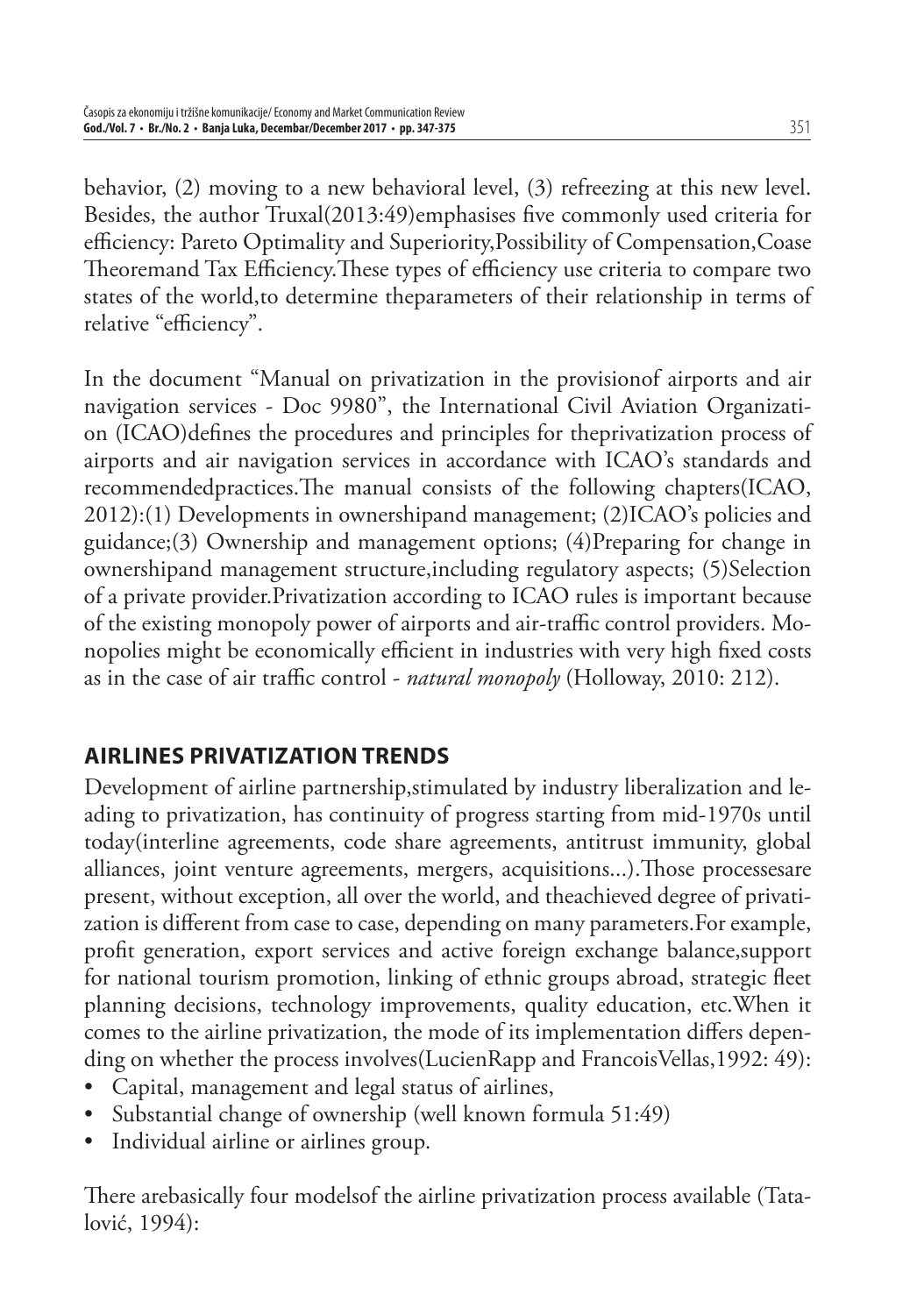- Fully state ownership;
- Fully private ownership;
- Majority state ownership (> 50 percent)
- Majority private ownership (> 50 percent).

Faced with continuing losses and a liberalizing marketplace, many countrieshave decided to privatize their state-owned airlines. This decision is driven by several considerations (Gerald N. Cook and Bruce G. Billig, 2017: 296): a) Growing free market economy with increases of national wealthand the standard of living; b) Need to increase airlineefficiency and competitiveness and, consequently, relieve the fiscal burden caused by continuing subsidies; c) Desire to create stakeholders with a vested interest in the financial success of the airline, including owners, employees, suppliers, and customers; d) Restrictions on government subsidy especially within the European Union.

In professional and scientific literature, the term "distressed state airline syndrome"is frequently used, characterized by (Doganis, 2006: 227-234):

- Serious financial difficulties;
- Too much frequent top management changes;
- No clear development strategy;
- Very powerful unions, and exhausting negotiations;
- Inadequate fleet structure;
- Bureaucratic and over-centralized management;
- Poor service quality in the air and on the ground;
- Political instability.

According to Morrell (2013:162) the average government stake in the largest 25 international airlines ranked by level of international revenue passenger kilometers (RPK) dropped from 28 percent in the year 1996 to 21 percent in 2001. Next 25 largest international airlines in 2001had average government stake of 59 percent. The situation was very different from continent to continent - 100 percent privately owned airlines in North America, Europe and Latin America around 90 percent, Asia and Africa 50 percent and Middle East only 10 percent. Table 2 shows a private ownership share of selected European airlines in the years 1991, 2004, 2008 and 2015.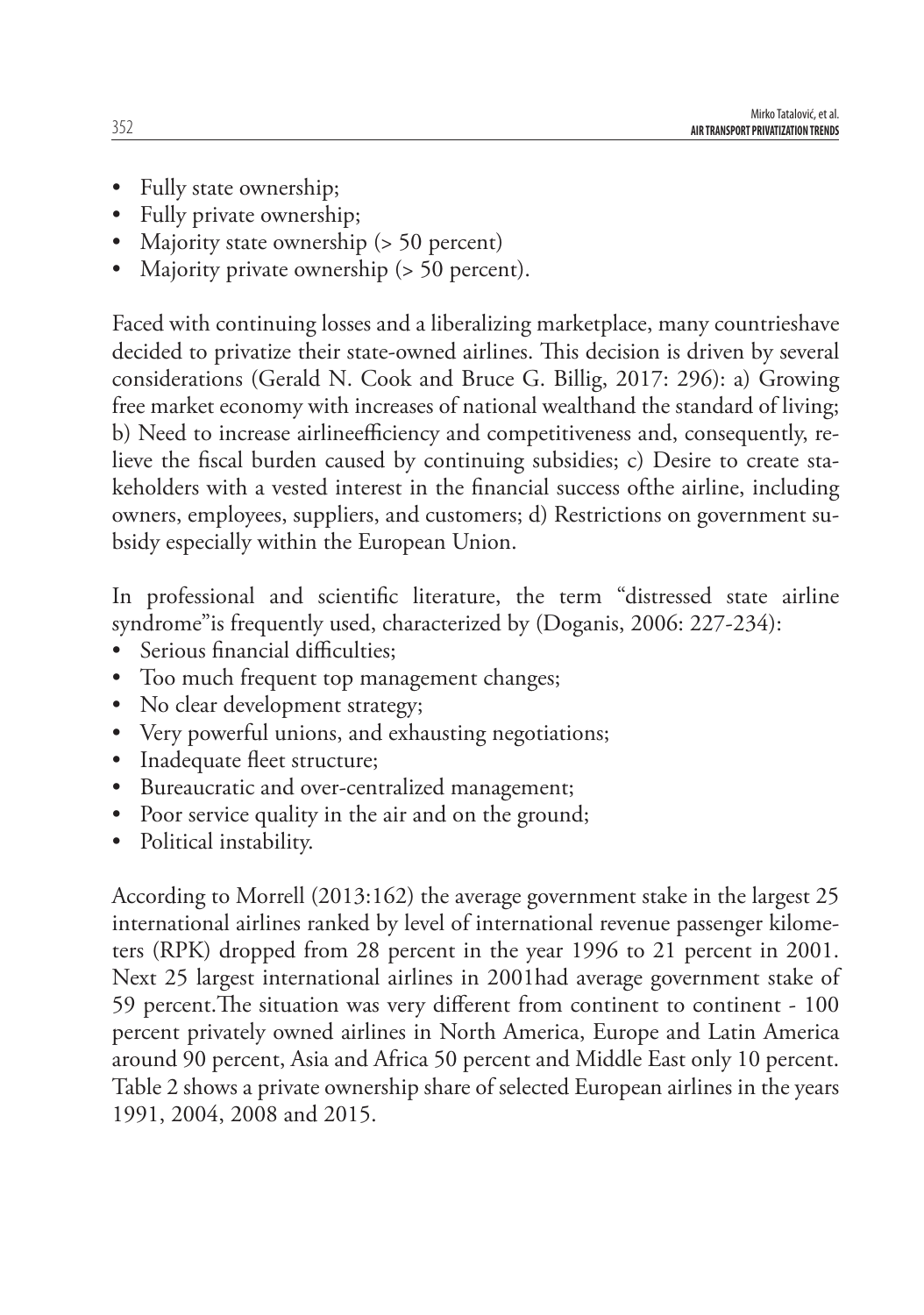| <b>Airline</b>                           | 1991  | 2004  | 2008  | 2015                     |
|------------------------------------------|-------|-------|-------|--------------------------|
| Adria Airways                            | 0.0   | 22.0  | 12.3  | 30.1                     |
| Aer Lingus                               | 0.0   | 4.8   | 74.8  | 74.9                     |
| Air France (AF/KL)                       | 0.5   | 81.3  | 82.4  | 84.1                     |
| Air Malta                                | 3.6   | 2.1   | 2.0   | 0.0                      |
| Alitalia                                 | 13.6  | 37.6  | 95.6  | 100.0                    |
| Austrian                                 | 33.1  | 50.0  | 51.4  | 100.0                    |
| British Airways (IAG)                    | 100.0 | 100.0 | 100.0 | 100.0                    |
| Croatia Airlines                         | 0.0   | 1.6   | 1.8   | 0.5                      |
| ČSA                                      | 0.0   | 45.6  | 8.5   | 44.0                     |
| Finnair                                  | 20.3  | 41.6  | 40.3  | 31.4                     |
| Iberia (IAG)                             | 0.2   | 100.0 | 100.0 | 100.0                    |
| Icelandair                               | 20.0  | 20.0  | 20.0  | 100.0                    |
| JAT / Air Serbia                         | 0.0   | 0.0   | 0.0   | 49.0                     |
| KLM (AF/KL)                              | 61.8  | 96.0  | 82.4  | 84.1                     |
| LOT                                      | 0.0   | 32.0  | 32.0  | 0.2                      |
| Lufthansa                                | 43.1  | 100.0 | 100.0 | 100.0                    |
| Luxair                                   | 63.5  | 63.5  | 51.2  | 61.0                     |
| Malev (bankruptcy 2012)                  | 0.0   | 2.0   | 100.0 | $\overline{\phantom{0}}$ |
| Olympic Airways (ceased operation 2009)  | 0.0   | 0.0   | 0.0   | $\overline{\phantom{a}}$ |
| Sabena / SN Brussels / Brussels Airlines | 4.9   | 45.0  | 45.0  | 100.0                    |
| SAS                                      | 50.0  | 50.0  | 50.0  | 50.0                     |
| Swissair (Swiss)                         | 79.6  | 79.7  | 100.0 | 100.0                    |
| <b>TAP</b>                               | 0.0   | 0.0   | 0.0   | 100.0                    |
| Tarom                                    | 0.0   | 7.3   | 5.0   | 0.0                      |
| <b>Turkish Airlines</b>                  | 1.3   | 24.8  | 50.9  | 50.9                     |

**Table 2.** Airline private ownership share (%) changesinEurope 1991-2015

**Source:** Tatalović, Mišetić and Bajić (2017: 44).

Methods of privatization are essentially one or a combination of the following solutionsMorrell (Morrell, 2013:164-177): (1) Full privatization through flotation –public subscription (British Airways); (2) Full privatization through trade sale and flotation (Qantas); (3) Gradual privatization (Lufthansa); (4) Partial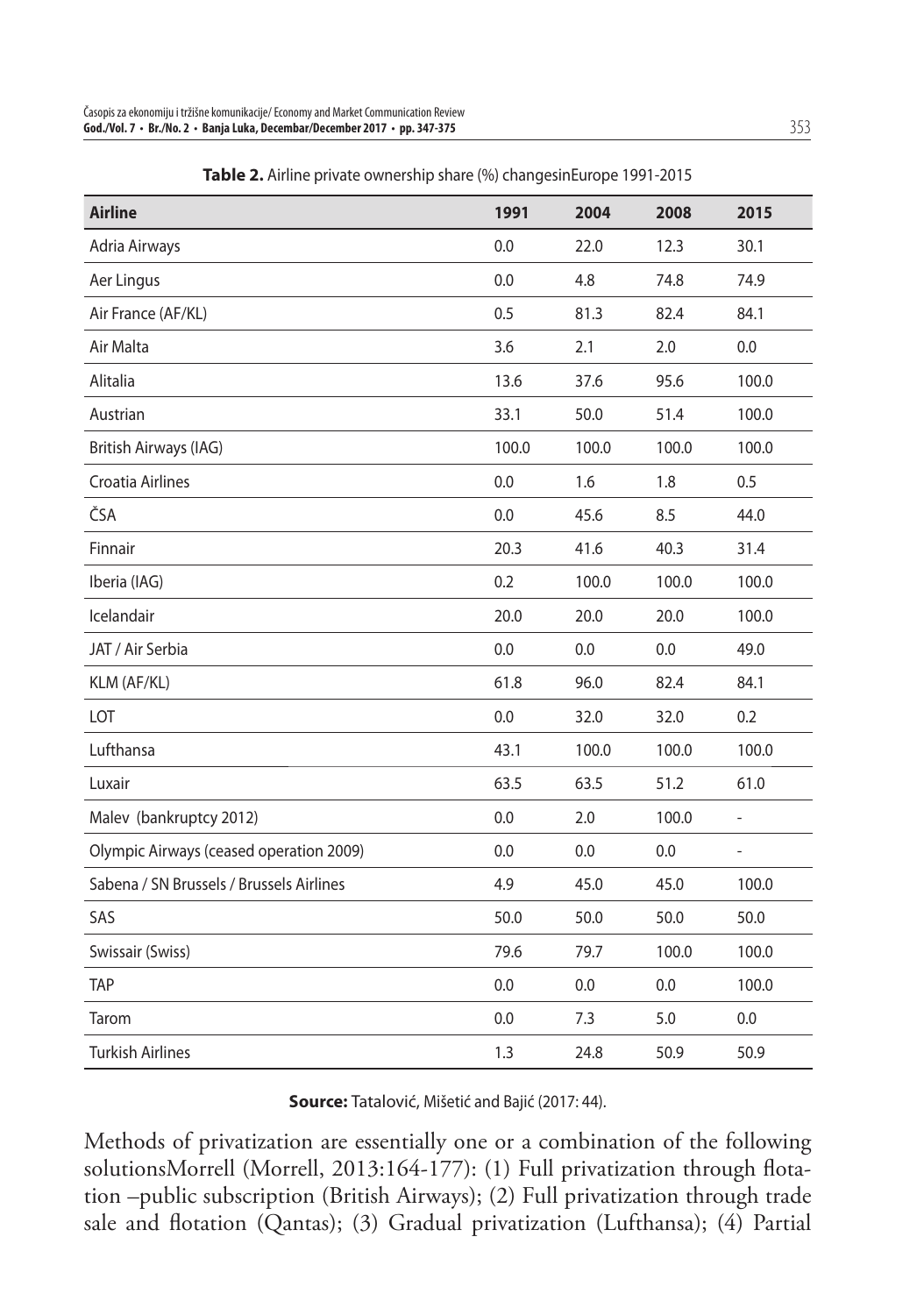privatization (Kenya Airways); (5) Full privatization and trade sale (Iberia); (6) Gradual privatization and acquisition (Air France).

One of the limiting factors for further liberalization and multinational integration in air transport industry is different restriction of foreign ownership and management rules (Table 3). According to the Airline Leader (2017: 12-17) there is a growing consensus in the airline industry that the 70-year-old provisions restricting the foreign ownership and control of airlines are archaic and should be significantly liberalized - or abolished. The ownership restrictions involve placing explicit numerical limits on foreign nationals' ownership of the voting equity share capital of airlines. However, "effective control" is not so easy to define and monitor. It is not always possible to express numerically the level of influence that an investor has in the management of an airline.

| <b>State</b>     | <b>Restriction of foreign ownership</b>                                                    |
|------------------|--------------------------------------------------------------------------------------------|
| Australia        | 49% for international (25% single); 100% for domestic                                      |
| <b>Brazil</b>    | 20% of voting equity                                                                       |
| Canada           | 25% of voting equity (15% single)                                                          |
| Chile            | Principal place of business only                                                           |
| China            | 35%                                                                                        |
| Colombia         | 40%                                                                                        |
| European Union   | 49%                                                                                        |
| India            | 26% for Air India, 49% for privately owned domestic carriers, 74% for charter and<br>cargo |
| Indonesia        | Substantial ownership and effective control                                                |
| Israel           | 34%                                                                                        |
| Japan            | 33.33%                                                                                     |
| Kenya            | 49%                                                                                        |
| Korea            | 50%                                                                                        |
| Malaysia         | 45% for Malaysia Airlines (20% single), 30% other                                          |
| <b>Mauritius</b> | 40%                                                                                        |
| New Zealand      | 49% for international; 100% for domestic                                                   |
| Peru             | 49%                                                                                        |
| Philippines      | 40%                                                                                        |

**Table 3.** Restrictions of foreign ownership by selected states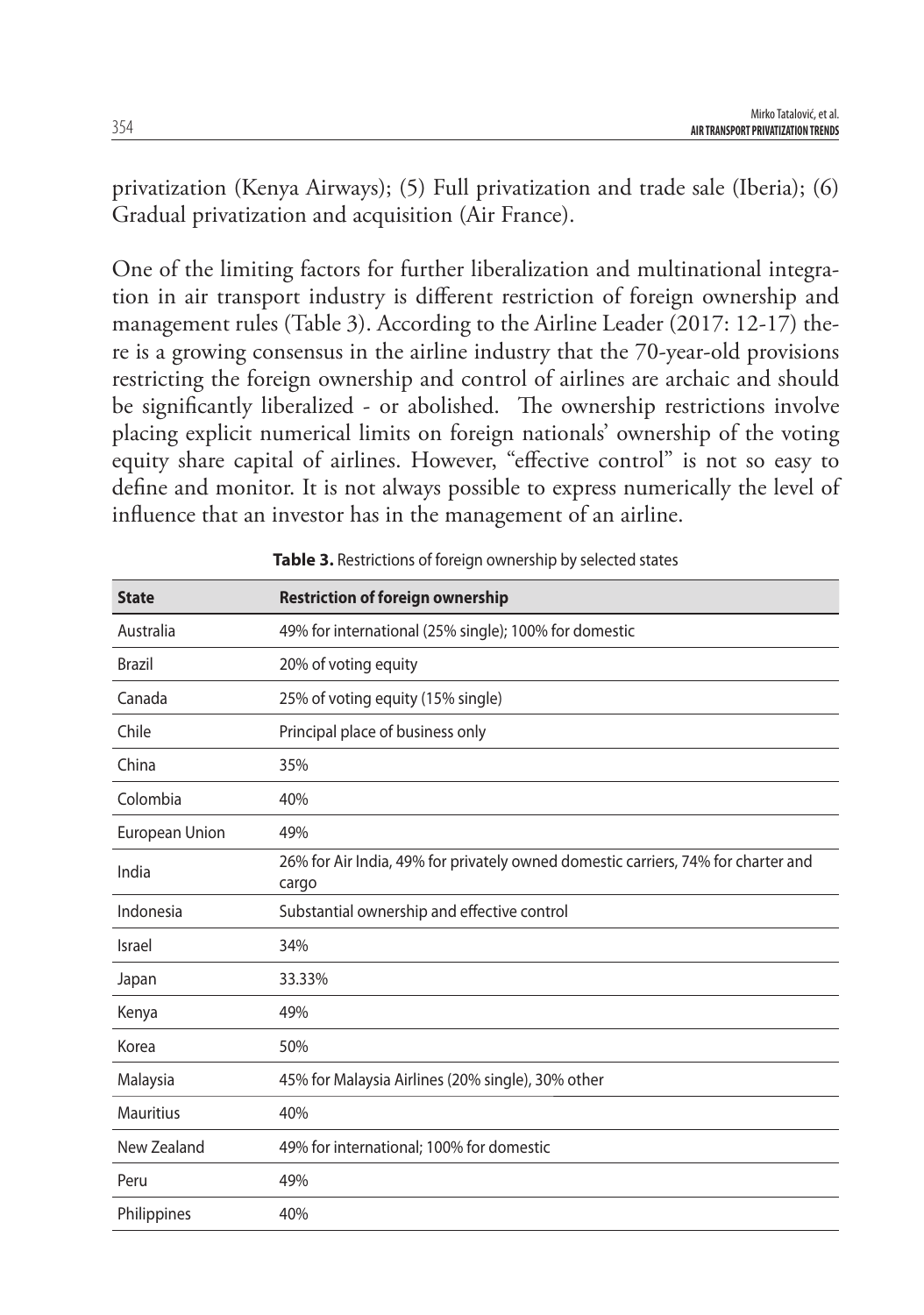| Singapore            | None                                                                                 |
|----------------------|--------------------------------------------------------------------------------------|
| Taiwan               | 33.33%                                                                               |
| Thailand             | 30%                                                                                  |
| <b>United States</b> | 25% of voting equity; one-third of board at maximum; Chairman must be US<br>national |

**Source:** Alex Cosmas, Peter BelobabaandWilliam Swelbar (2008: 3).

In United States, the private ownership in airlines is a constant.In spite ofthat, some of the financially distressedU.S. airlines operating under the protection of Chapter11 bankruptcy laws clearly have priced primarily for survival(John G. Wensveen, 2015:243). From Table 4 it is obvious that almost all major U.S. airlines (except Southwest) passed through reorganization and some protection from creditors during different Chapter 11 periods. In the case of liquidation – Chapter 7 consequences are grounding of aircraft and cease of operations.

| <b>Airline</b>                                | <b>Chapter 11 period</b> |                  |                     |
|-----------------------------------------------|--------------------------|------------------|---------------------|
|                                               | <b>Entrance</b>          | Exit             | <b>Total months</b> |
| Braniff (1)                                   | May 1982                 | April 1984       | 23                  |
| Continental (1)                               | September 1983           | September 1986   | 36                  |
| Eastern                                       | <b>March 1989</b>        | January 1991     | 22                  |
| Braniff (2)                                   | September 1989           | November 1989    | $\mathcal{P}$       |
| Continental (2)                               | December 1990            | April 1993       | 28                  |
| Pan American (* bankruptcy)                   | January 1991             | December 1991*   | 11                  |
| Midway                                        | <b>March 1991</b>        | November 1991    | 8                   |
| America West                                  | June1991                 | August 1994      | 38                  |
| <b>TWA</b>                                    | February 1992            | November 1993    | 21                  |
| US Airways (1)                                | August 2002              | March 2003       | 7                   |
| United                                        | December 2002            | February 2006    | 38                  |
| US Airways (2) (** merging with America West) | September 2004           | September 2005** | 12                  |
| Northwest                                     | September 2005           | May 2007         | 20                  |
| Delta Air Lines                               | September 2005           | April 2007       | 19                  |
| <b>AMR Corp</b>                               | November 2011            | December 2013    | 25                  |

**Table 4.** Key U.S. airline in Chapter 11bankruptcyprotection during the period 1982 - 2013

**Source:** According to Morell, P.S. (2013: 267), prepared and supplemented by the authors.

United States Chapter 11 bankruptcy restructuring plan during their periods under bankruptcy protection prevented liquidation of those carriers. Some foreign governments have even complained that Chapter 11 gives US airlines an unfair competitive advantage in the market as a significant measure of protection from bankruptcy (Bijan Vasigh, Kenneth Fleming and Barry Hamphreys 2015: 65).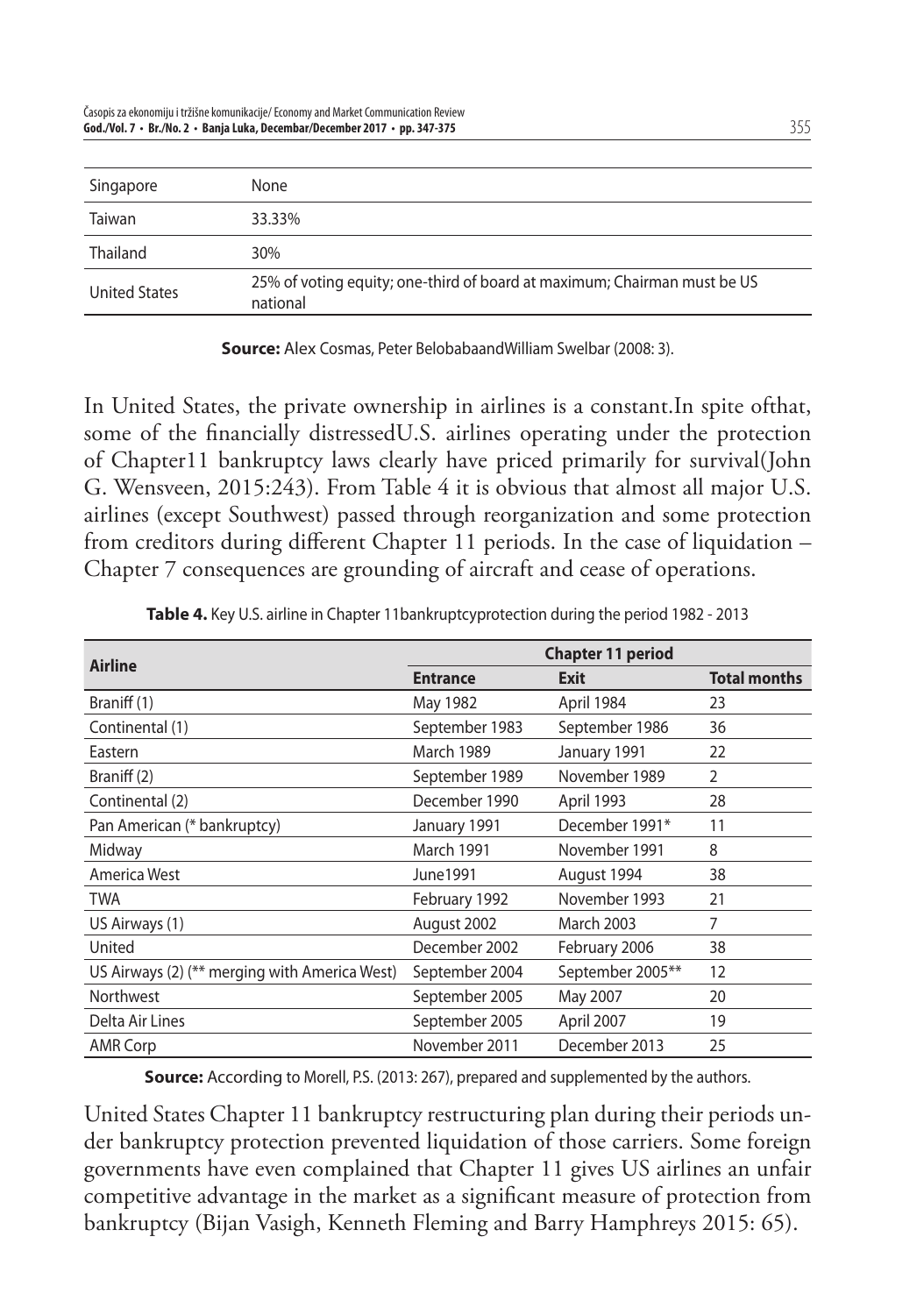#### **PRIVATIZATION OF AIRPORTS**

Historically, nearly all airports at a national or local level were governmentowned. However, privatization trends during the last couple of decades go towards shifting airport ownership and management into the private sector or to a private-public partnership. According to Graham (2017: 80) the reasons for this vary, *although most often it is to improve efficiency and financial performance and/ or to provide new funds for investment or access to capital markets*.Airports as a part of air transport system are multi-product providers convenient for privatization. They supply three basic services to the companies and passengers including (Kenneth Button, 2010: 64): (1) aeronautical services, (2) aeronautical-related services and (3) commercial services. It should be noted that operating profit margins are more favorable and higher compared to those of airlines.

| Airport                        | <b>State</b>       | 2006 | 2008 | 2010 | 2012 | 2014 | 2016 |
|--------------------------------|--------------------|------|------|------|------|------|------|
| Fraport                        | Germany            | 15.4 | 17.1 | 19.6 | 20.3 | 20.2 | 26.8 |
| Schiphol Group                 | <b>Netherlands</b> | 30.5 | 25.5 | 25.1 | 21.9 | 28.0 | 29.3 |
| Aeroport de Paris              | France             | N.A. | 19.8 | 22.5 | 24.4 | 22.6 | 25.1 |
| HeathrowAirport Holdings / BAA | United Kingdom     | 31.6 | 22.5 | 24.4 | 32.0 | 35.5 | 35.8 |
| Munich Airport Group           | Germany            | 18.4 | 19.6 | 27.0 | 23.5 | 22.2 | 21.3 |
| Aena Aeropuertos               | Spain              | 5.5  | 3.5  | 1.0  | 13.7 | 33.2 | 38.9 |
| Copenhagen Airports            | Denmark            | 42.8 | 39.4 | 45.4 | 60.0 | 37.8 | 40.7 |
| Aeroporti De Roma              | Italy              | 26.9 | 16.9 | 24.9 | 26.9 | 37.3 | 46.2 |

| Table 4. EBIT margin of selected European airports 2006 - 2016 |  |  |  |
|----------------------------------------------------------------|--|--|--|
|                                                                |  |  |  |

**Source:** From airports annual reportsprepared by authors.

In the year 2008, airlines scored EBIT (earnings before interest & taxes) margin -0.3 percentdue to extremely high fuel prices and global economic crisis. Probably the best ever airlines net profit result and EBIT margin of 8.8 percent in the year 2016 (IATA, 2017) is still three to five times lower compared to selected European airports data.

According to author Graham (2014: 6), three key development processes are crucial: 1. Airport commercialization - from a public utility to acommercial enterprise; 2. Airport privatization - transfer of the ownership and control to the private sector by a different methods; 3. Airport ownership diversification- different types of newinvestors and operators of airports. Participation of the private sector in themanagement, financing and/or ownership of airportinfrastructure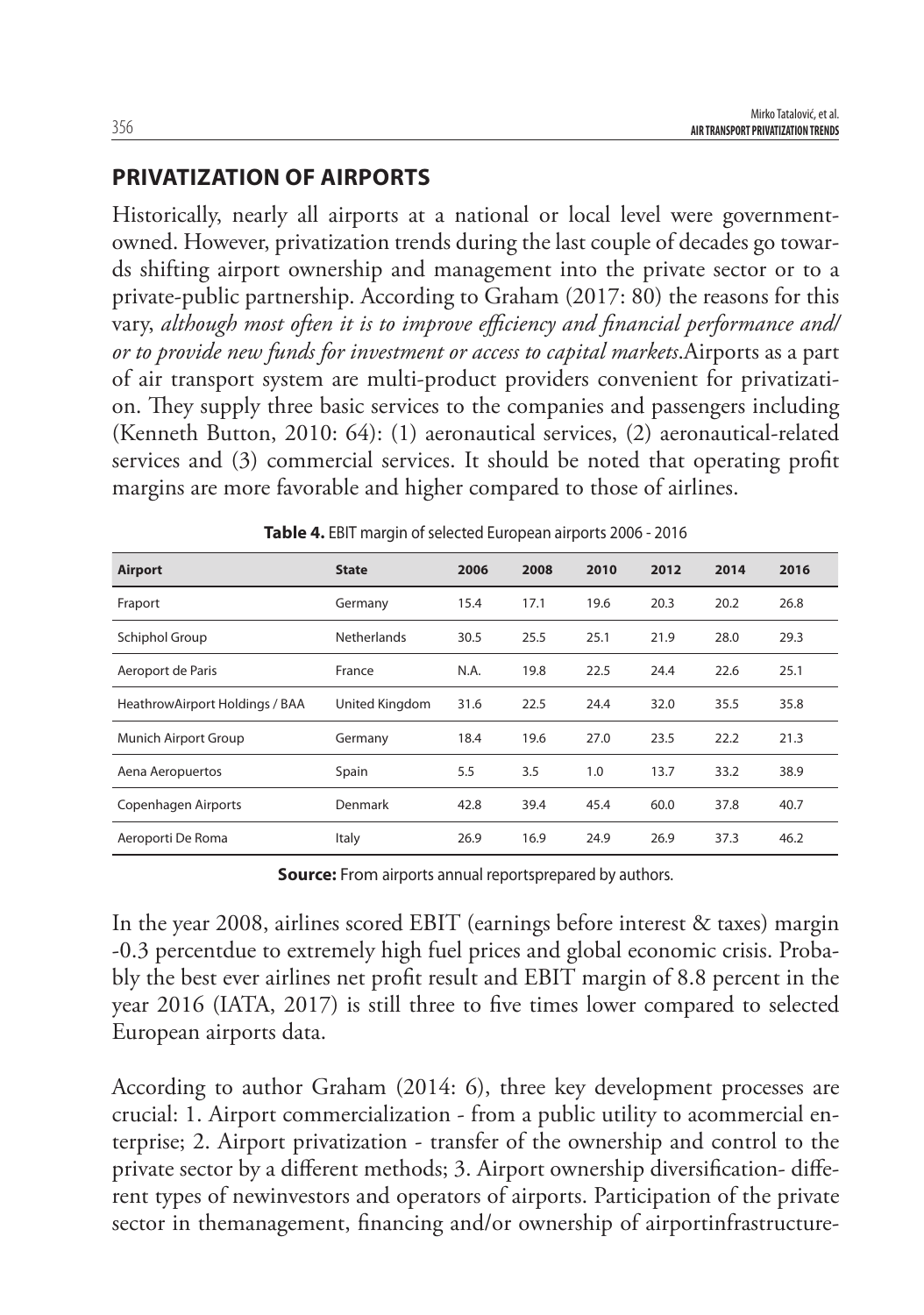may include any or a combinationof the following (ACI, 2017: 4): a) Freehold - full private sector ownership and control for an unlimited time; b) Listed companies - owned by stock exchanges listed companies;c) Concessions or leases – public sector has given rights to private companies to operate and manage an airport for a limited period of time which also includes build–operate–transfer (BOT) schemes in all their variations; d) Management contracts - private sector obtains a fee for the management of all or parts of the airport or certain key aeronautical activities; e) Government-owned companies - the participation of government-owned companies in other airports as a private investment or for a fee.

Analysis by Airports Council International (ACI, 2017: 5) summarizes the proportions of airports fallingunder different ownership models by world regions. Themajority (86%) of the estimated 4,300 airports withscheduled traffic are public - owned bya government (Figure 2).



**Source:** According to ACI (2017: 5), prepared by authors.

From Figure 2 it is obvious thatNorth America region recorded the lowest level of privatization. In United States the airports are still mostly public non-profit companies, managed by six different entitiesunder the jurisdiction of the state administration (ACI 2011): (1) Cities - 33 percent (Atlanta, Austin); (2) Counties - 15 percent (Fort Lauderdale, Las Vegas); (3) States - 7 percent (Honolulu, Anchorage); Port authorities - 9 percent (New York, Oakland); Airportmanagement - 30 percent (Washington Reagan National and Dulles,Nashville); Other - 6 percent (Dallas Fort Worth - a contract between two cities and Monterrey). However, author Amedeo Odoni (2016: 38) emphasises that U.S. airports are among the most "privatized" in the world, in the sense that they outsource most of their financing, planning and operating activities to private companies. Consequently, the operators of major airports in the United States directly employ relatively small number of persons.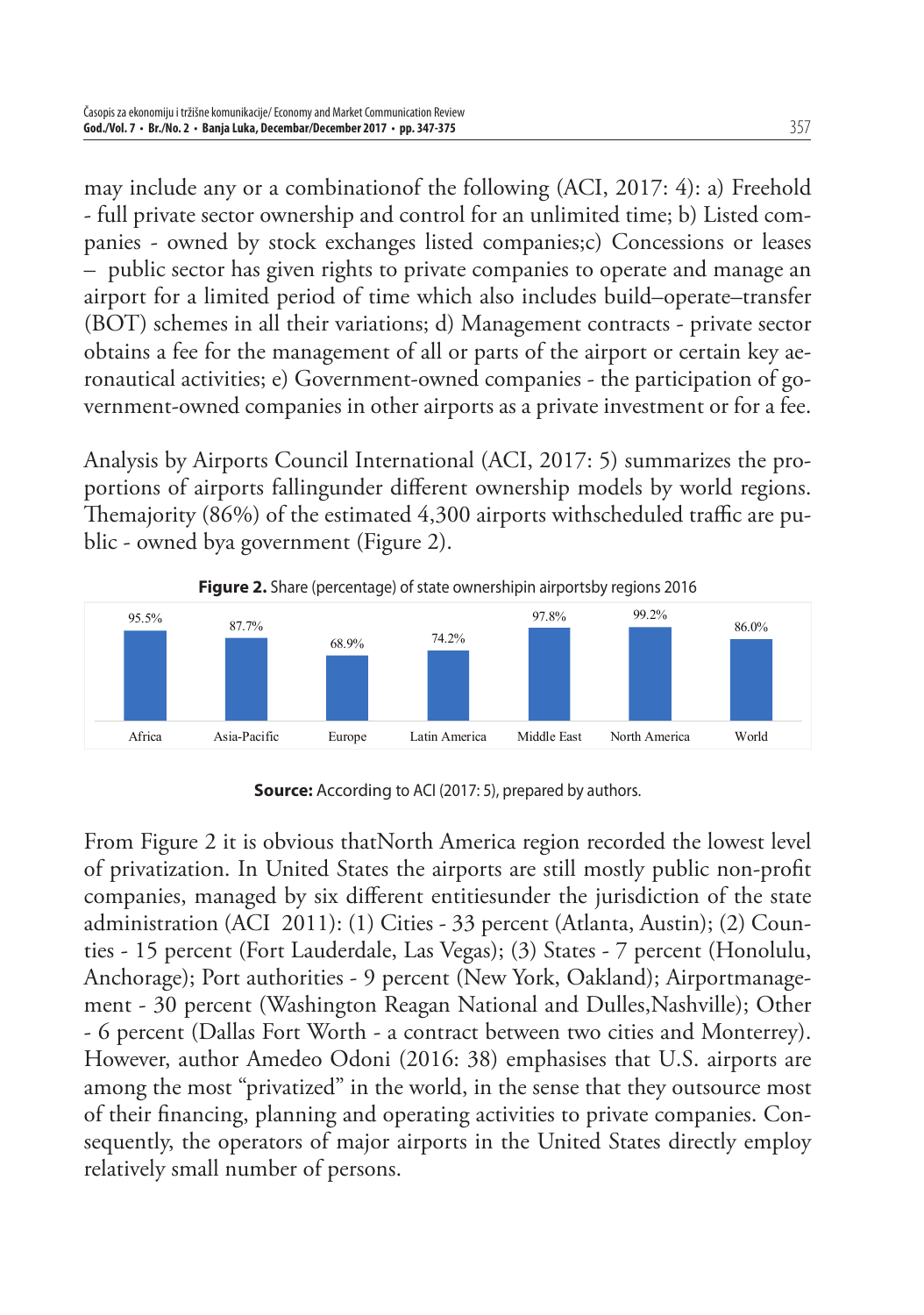Main reasons for airport privatization are (Graham, 2017: 80):

- To improve efficiency and financial performance;
- To provide new airport investment funds;
- To bring financial gains to the government;
- To reduce government influence in airport operations;
- To improve airport service quality;
- To enhance airport management effectiveness;
- To allow diversification into new non-aeronautical areas;
- To encourage more competition.

In addition, it is important to take into account specific strengths and weaknesses ofairport regulatory approaches.

|                                        | <b>Rate of return</b> | <b>Rate of Return</b><br><b>Price Cap</b> | <b>Aeronautical</b><br><b>Price</b><br>Cap | Government<br><b>Oversight</b> |
|----------------------------------------|-----------------------|-------------------------------------------|--------------------------------------------|--------------------------------|
| Predictable Aeronautical Prices        | Moderate              | Moderate                                  | Strong                                     | Weak                           |
| <b>Predictable Airport Profits</b>     | Strong                | Moderate                                  | Weak                                       | Weak                           |
| Improving Airport Operating Efficiency | Weak                  | Moderate                                  | Strong                                     | Weak                           |
| Ability to Attract Investment Capital  | Strong                | Moderate                                  | Moderate                                   | Strong                         |

**Table 5.** Airport regulatory strengths and weaknesses

**Source: Paul Stephen Dempsey (2012).** 

Involving the private sector in the airport infrastructure is different and sometimes there is no room for capital investment (terminal capacity expansion), and opposite in the cases of enlarging a runway and adding a runway.Regulatory versus competitive outcome is crucial (Doramas Jorge-Calderon, 2014: 84-139). One of the newest examplesanalyzed by Graham (2017: 81) isprivatization of Brazilian airports, connected with hosting the football World Cup 2014 and Summer Olympic Games 2016, and suitably urgent modernization and expansion of three major international airports: Sao Paolo - Gvarulhos, Sao Paolo – Viracopos/Campinas and Brazilia. State-owned organization Infraero maintained 49 a percent share in privatizedairports Regulation of Australian airports includes activities of Australian Productivity Commission if airport investment is planned (Graham, 2017: 83).

Future trends of airport privatization especially in United Statesindicate that the sale or lease of US airports is likely to remain politically unfeasibleunless airline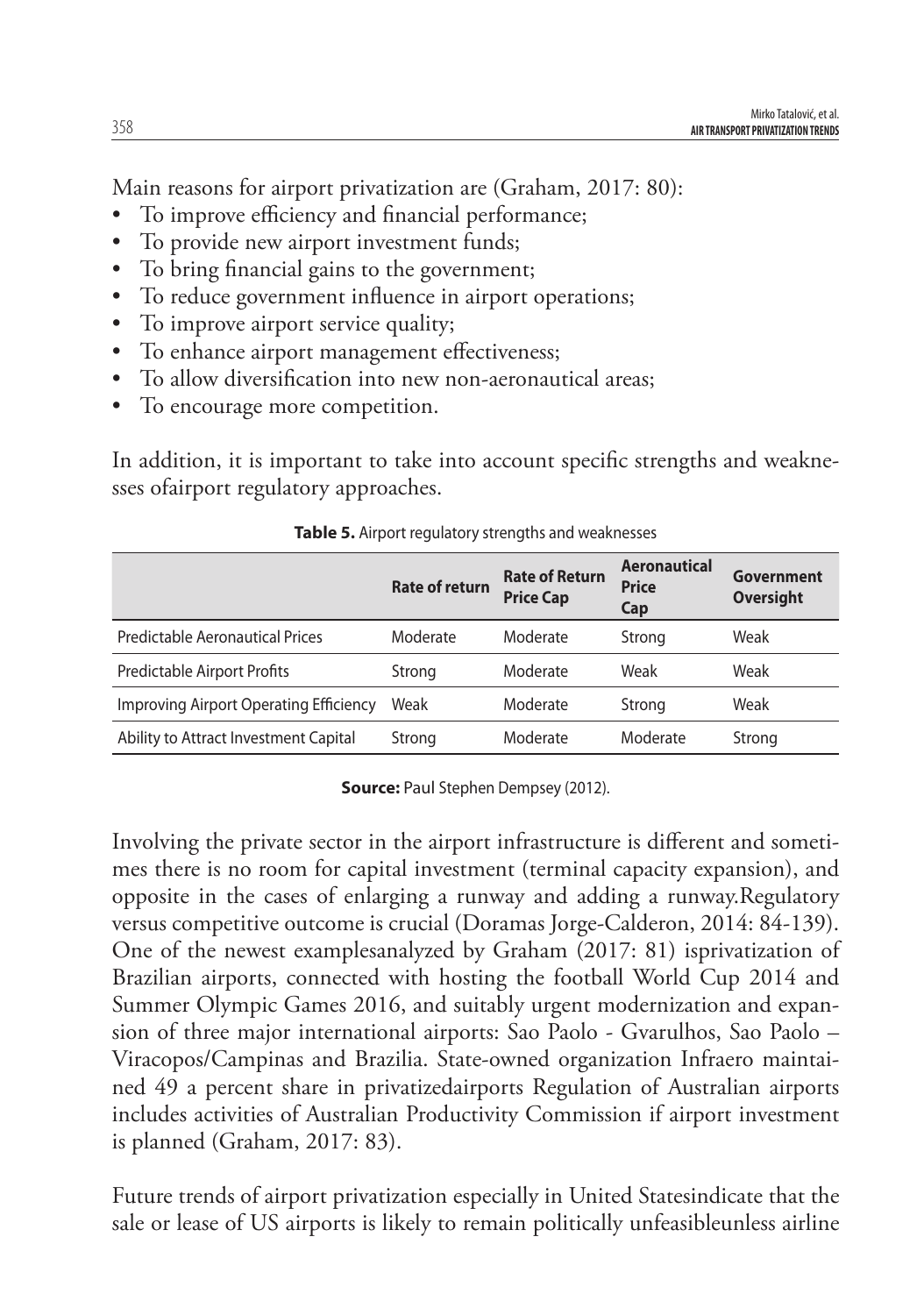opposition weakens. Contractual privatization, in part or in whole, remains the only viable alternative(Bijan Vasigh, Ken Fleming and Thomas Tacker, 2013: 151). Furthermore, where unregulated or benignly regulatedmonopolists tend to offer less and lower quality output or to sell at higher prices than would prevail in a competitive market, extra profits are in principle feasiblewhich is somethinga number of privatized airport operators stand accusedownership structure in air transport(Holloway, 2010: 212). Airport privatization trends are very important in the future *"aerotropolis concept"* with very complex connectivity and coordination of multimodal freight and passenger transportation with functional and planning aspects of the aerotropolis (John D. Kasarda and Stephen J. Appold, 2014: 282).

#### **PRIVATIZATION OF AIR NAVIGATION SERVICE PROVIDERS**

Progressive growth in air transport creates the need for efficient, globally harmonized and interoperable Air Traffic Management (ATM). These goals and future traffic levels require significant additional financial investments. *Air navigation service providers (ANSPs) are mostly operated by the public sector, even if they are "corporatized", and when they are privatized, they are operated as regulated monopolies* (Jorge-Calderon, 2014: 149). When considering privatization or private participation in the provision of air navigationservices detailed guidanceon ownership, control and governance of ANSPs is included in Chapter 2 of the "Manual on Air NavigationServices Economics - Doc 9161" (ICAO, 2013). ICAO recommended severalrequirements forthe air navigation servicesprivatization (Dempsey, 2012):(1)Organization should be subject to the state obligationsunder the Chicago Convention;(2) Board of directors for the corporation is appointed according to its charter; $(3)$ Organization should be self-financing, obtain fundsfrom commercial markets, and attempt to achieve afinancial return on investment;(4) It should apply commercial accounting standards andpractices; (5) It should be subject to normal business taxes. It is necessary to emphasize that the ICAO should continue to monitor changes in ANSPs commercialization and privatization.

Author Jorge-Calderon (2014: 149) emphasises that ANSPs usually follow ICAO guidelines regarding air navigationcharges, but the implementation of such guidelinesvaries. Some apply formulasorganized by ranges of flight distanceand aircraft weight and other set charges as a percentage of air ticket price or per flight. In Eurocontrol example, the air navigation charge increases with distance and with aircraft weight, meeting ICAO recommendations according to the formula: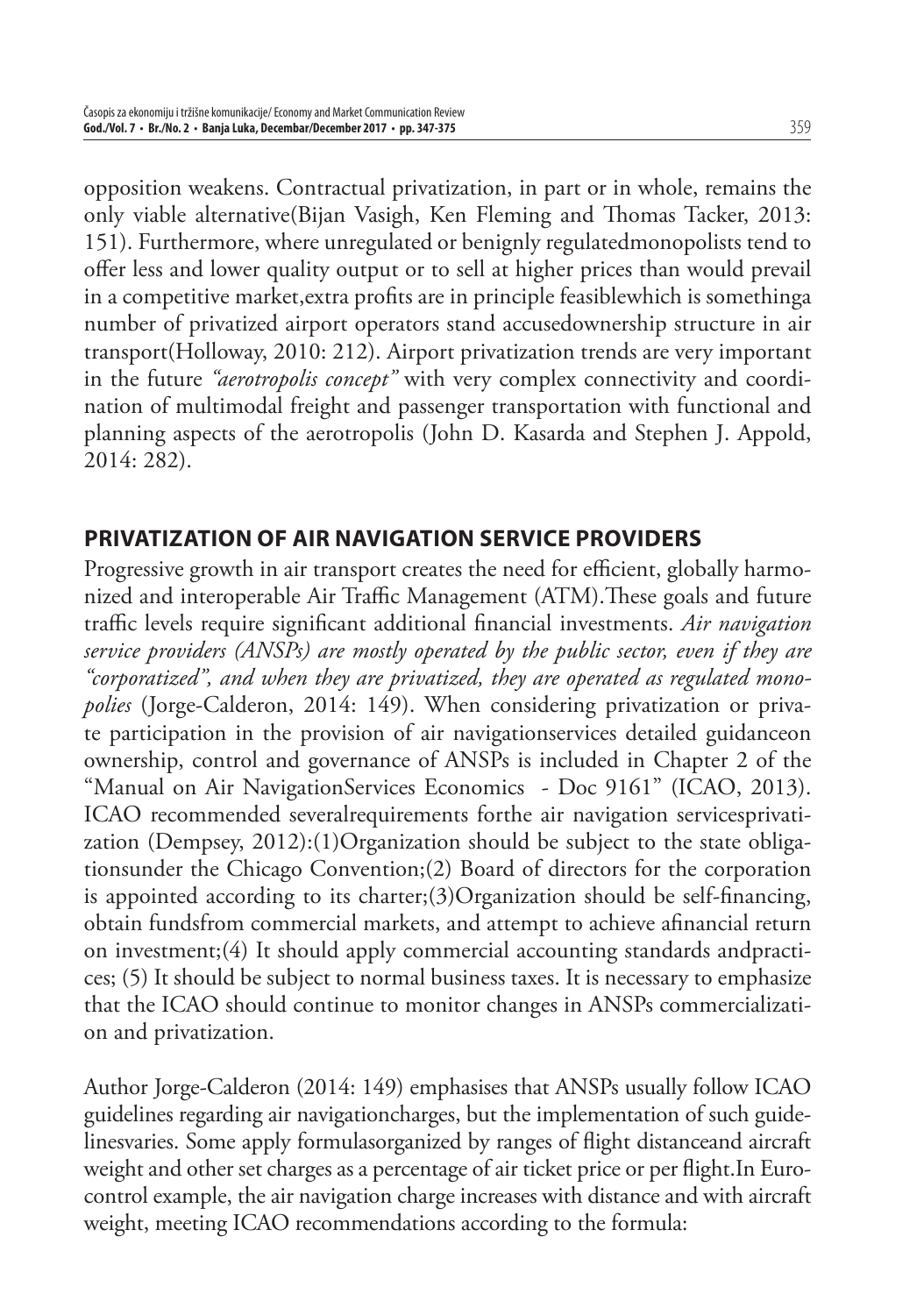Mirko Tatalović, et al. **AIR TRANSPORT PRIVATIZATION TRENDS**

(1)

$$
Change = Unit Rate \times \frac{Distance}{100} \times \left(\frac{MTOW}{50}\right)^n
$$

Where:

Unit rate = constant, measured in the applicablecurrency;

Distance = route length measured as the great-circle distancein kilometers;

MTOW = aircraft's maximum take-off weight;

*n* manages the proportionality between aircraft weight and thecharge.

Possible air navigation services providers organizational models are (Clinton V. Oster and John F. Strong, 2007: 194): a) Wholly government owned agency; b) Privately owned corporation (NAV Canada established in 1966); c) Public private partnership (NATS United Kingdom established 2001); d) Government corporation (Australia New Zeeland); e) Private corporation (not yet existing in practice).

Opposed attitudes are present concerning the initiative for the air navigation services privatization in United States according to Bart Jansen (2017). Most of the airlines are for it. The Airlines for America has been pushing for privatization for many years. The National Air Traffic Controllers Association, which represents more than 19,000 air-trafficcontrol professionals, supports privatization. Privatization works in other countries and might speed up adoption and implementation of NextGentechnology (i.e. shift from old radar technology toGlobal Positioning Systems - GPS).Some airlines are againstprivatization (Delta, which conducted a study in 2015 telling that privatization will increase user fees by 20 percent to 29 percent) and private jet owners and operators. Arguments are that U.S.air navigation system might be too big, complexand disruptive. The presence of opposed attitudes was recorded in the U.S.Senate on administration's proposal to privatize air-traffic control. Main argument is worry that the private corporation will be controlled by airlines without public oversight through Congress (Jansen, 2017).

#### **CONCLUSIONS**

The aviation industry is showing an increasingprivatization trend. It is very important to define appropriate privatization strategy taking in to account detailedmarket potential analysis and worldwide benchmarks.Main goals of privatization process include reducing inefficiency, avoiding over regulated civil servicesand government procurement policies. Besides, increasing access to capital markets, which will stimulate innovation and responsiveness to market needs. Privatiza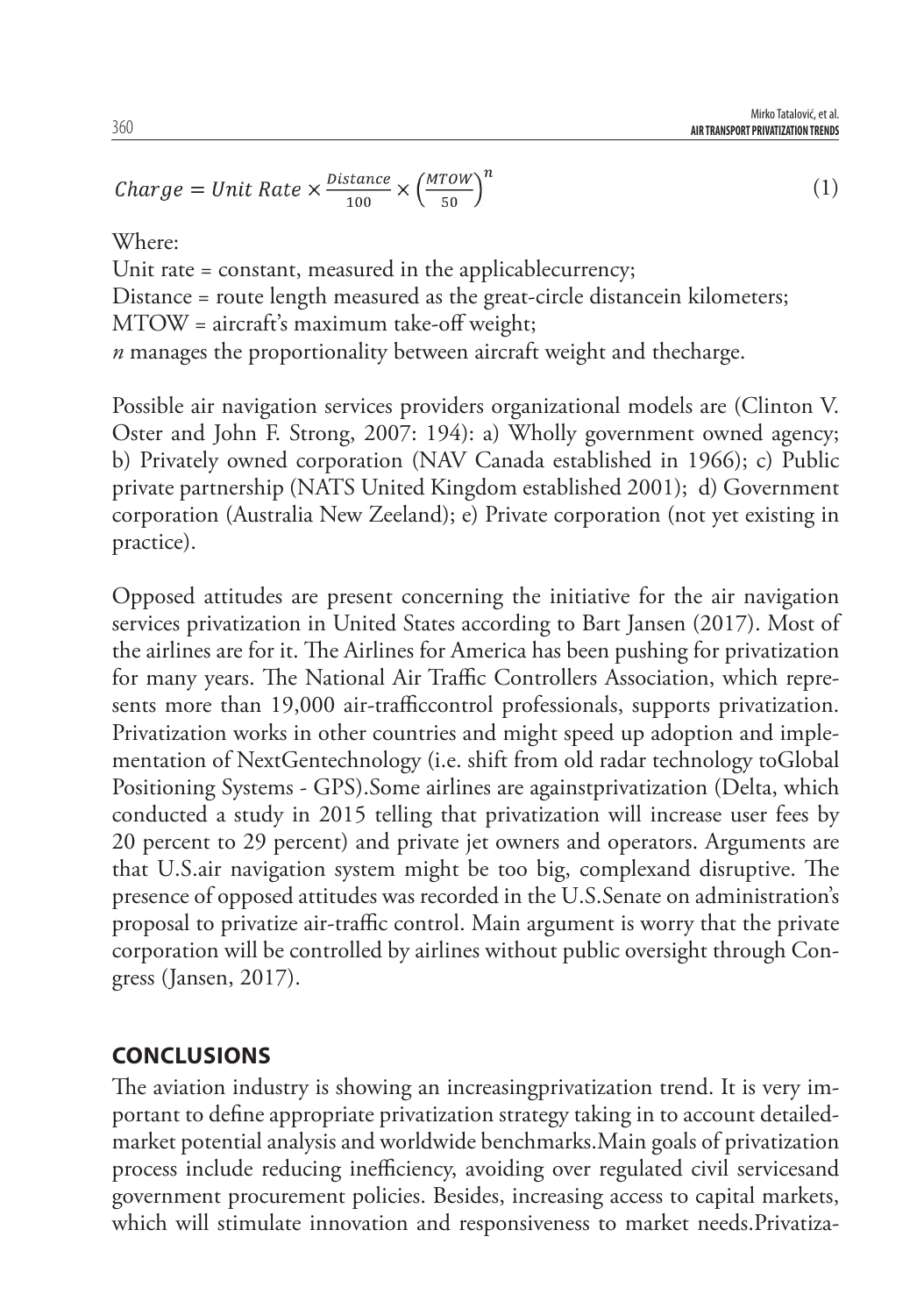tion processneed to disable bankrupt and to prevent private entity from ignoring safety requirements and prevent conflict of interest between one entity and another,

Increasing competition, fuel prices volatility, fast technological changes and improvements, e-Commerce expansion, customer centricity and personalization were leading to optimization of airline business model. In that context different models of privatization were developed.

Potential risks during airport privatization should be taken into consideration. The most important risks are under and unnecessary investments, concession rules and fees, increase in non-regulated aviation fees and other conflicts of interest connected with possible regulatory interventions.

Corporativeair navigation services providers are mostly government owned due to high degree of international and national regulations and specific rules worldwide.

# **LITERATURA / REFERENCES**

- Abeyratne, R. (2016). *Competition and Investment in Air Transport*, Heidelberg: Springer.
- ACI (2011). http://www.aci-na.org/index/ownership\_primer (22.3.2011).
- ACI (2017). Airport ownership, economic regulationand financial performance, Policy Brief 2017/01, Montreal: Airports Council International.
- Airline Leader (2017). *Airline Ownership and Control Rules an Enduring Constraint on How Airline Models Evolve*, Issue 40, May-Jun 2017, Singapore: CAPA - Centre for Aviation. pp.12-17.
- Belobaba, P., Odoni, A., Barnhart, C. (2016). *Global Airline Industry, Second Edition*, Chichester: Wiley.
- Button K. (2010). *Countervailing Power to Airport Monopolies*, In Forsyth, Gillen, Müller, Niemeier - Airport competition the European experience, Farnham: Ashgate 59-75

Cook, G.N., Billig, B.G. (2017). *Airline Operations and Management*, Abingdon: Routledge.

- Cosmas, A., Belobaba, P., Swelbar, W. (2008). *Framing the Discussion on Regulatory Liberalization: A Stakeholder Analysis of Open Skies, Ownership and Control*, Cambridge: Massachusetts Institute of Technology.
- Dempsey, P.S. (2012). *Privatization: Navigate Carefully*, Institute for Air & Space Law Mc Gill University.
- Doganis, R. (2010). *Flying off Course, Fourth Edition*, Abingdon: Routledge.
- Doganis, R. (2006). *The Airline Business, Second Edition*, Abingdon: Routledge.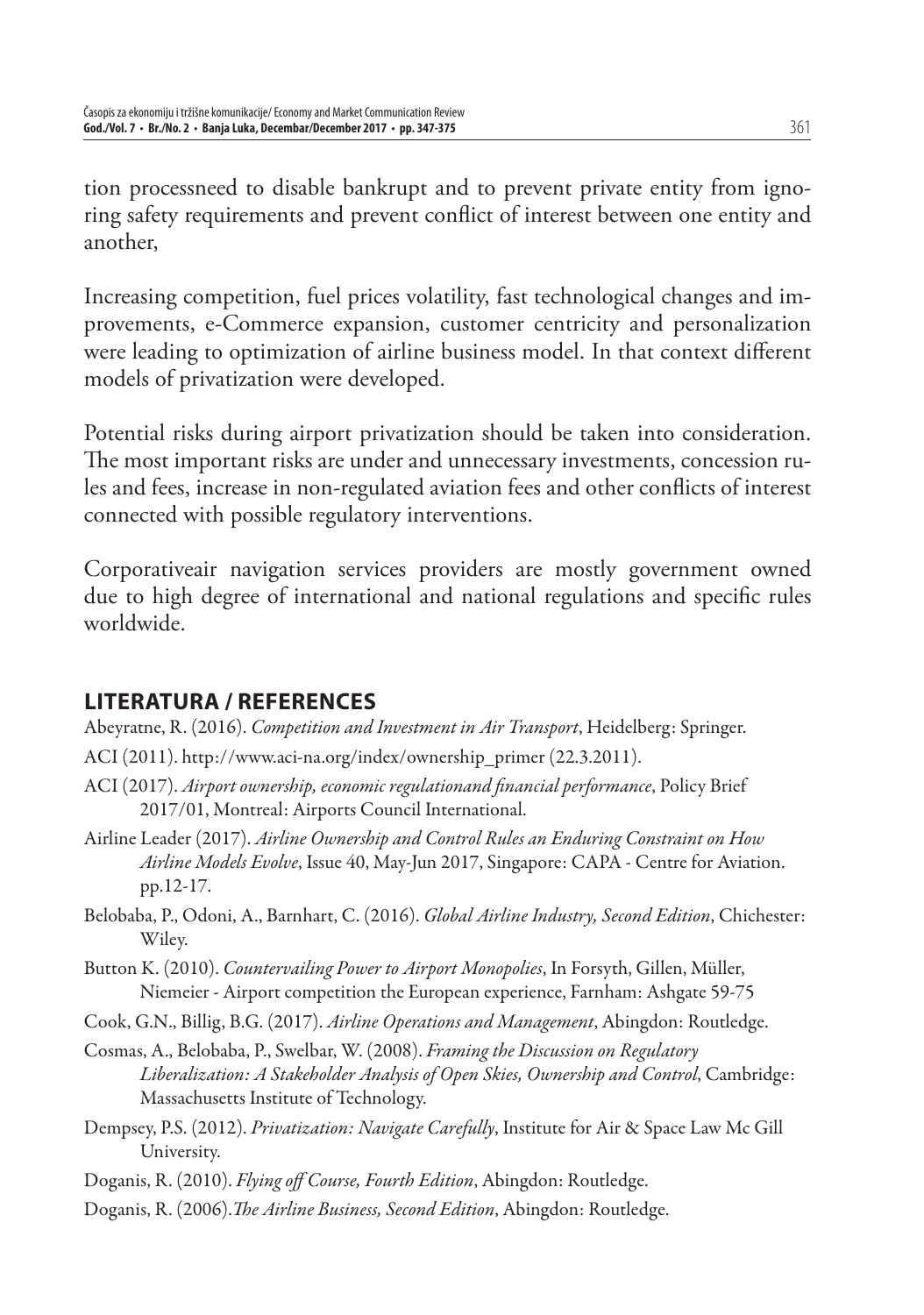- Elek, A., Moore, O., Warrick, E. (1989). *Airport Development by Private Investors*, Montreal: International Aviation Management Training Institute IAMTI.
- Flouris, T. G., Yilmaz, A. K. (2011). *Risk Management and Corporate Sustainability in Aviation*, Farnham: Ashgate.
- Graham, A. (2014). *Managing airports: an international perspective 4th edition*, Abingdon: Routledge.
- Graham, A. (2017)*. Airport Management and Performance*, InBudd, L., Ison, S. (ed.): Air Transport Management: An International Perspective, Abingdon: Routledge.
- Holloway, S. (2010). *Straight and Level Practical Airline Economics, Third Edition*, Farnham: Ashgate.
- http://www.adr.it/web/aeroporti-di-roma-en-/financial-reports#, (30.9. 2017).
- http://www.aena.es/csee/Satellite/Accionistas/en/Page/1237568524699//Investor-relations. html, (30.9. 2017).
- http://www.annualreportschiphol.com/about-us, (30.9. 2017).
- http://www.fraport.com/content/fraport/en/our-company/investors.html, (30.9. 2017).
- http://www.heathrow.com/company/investor-centre, (30.9. 2017).
- http://www.parisaeroport.fr/en/group/finance/investor-relations, (30.9.2017).
- https://www.cph.dk/en/about-cph/investor/Publications/, (30.9. 2017).
- https://www.munich-airport.com/financial-report-263372, (30.9.2017).
- IATA (2017). *Economic Performance of the Industry mid year 2017*, http://www.iata.org/ whatwedo/Documents/ economics/Central-forecast-mid-year-2017-tables.pdf, (30.9. 2017).
- ICAO (2012). *Manual on privatization in the provision of airports and air navigation services Doc 9980*, Montreal: International Civil Aviation Organization.
- ICAO (2013). *Manual on Air Navigation Services Economics Doc 9161*, Montreal: International Civil Aviation Organization.
- InternationalAirline Transport, Bingley: Emerald Group Publishing Limited, pp. 281-308.
- Jansen, B. (2017). *Senate panel rejects air-traffic control privatization*, USA TodayPublished July 25, 2017, https://www.usatoday.com/story/travel/flights/todayinthesky/2017/07/25/senatepanel-rejects-air-traffic-control-privatization/508479001/, (30.9.2017).
- Jorge-Calderon, D. (2014)*. Aviation Investment*, Farnham: Ashgate.
- Kasarda, J.D., Appold, S.J. (2014). *Planning a Competitive Aerotropolis*, InPeoples, J. (ed.): The Economics of
- Lattanzio, G. (2017). *Failed Privatizations: A European Perspective*, The Privatization Barometer-Report 2015/2016, Milano: Fondazione Eni Enrico Mattei – FEEM,pp. 45-53.
- Macchiati, M., Siciliano G. (2007). *Airlines' Privatization in Europe: Fully versus Partial Divestiture Airlines*, Rivista Di Politica Economica, January - February 2007, Rome, pp. 123-155.
- Morrell, P. S. (2013). *Airline Finance*, *Fourth Edition*, Farnham: Ashgate.
- Odoni, A.R. (2016). *The International Institutional and Regulatory Environment*, In Belobaba, P.,